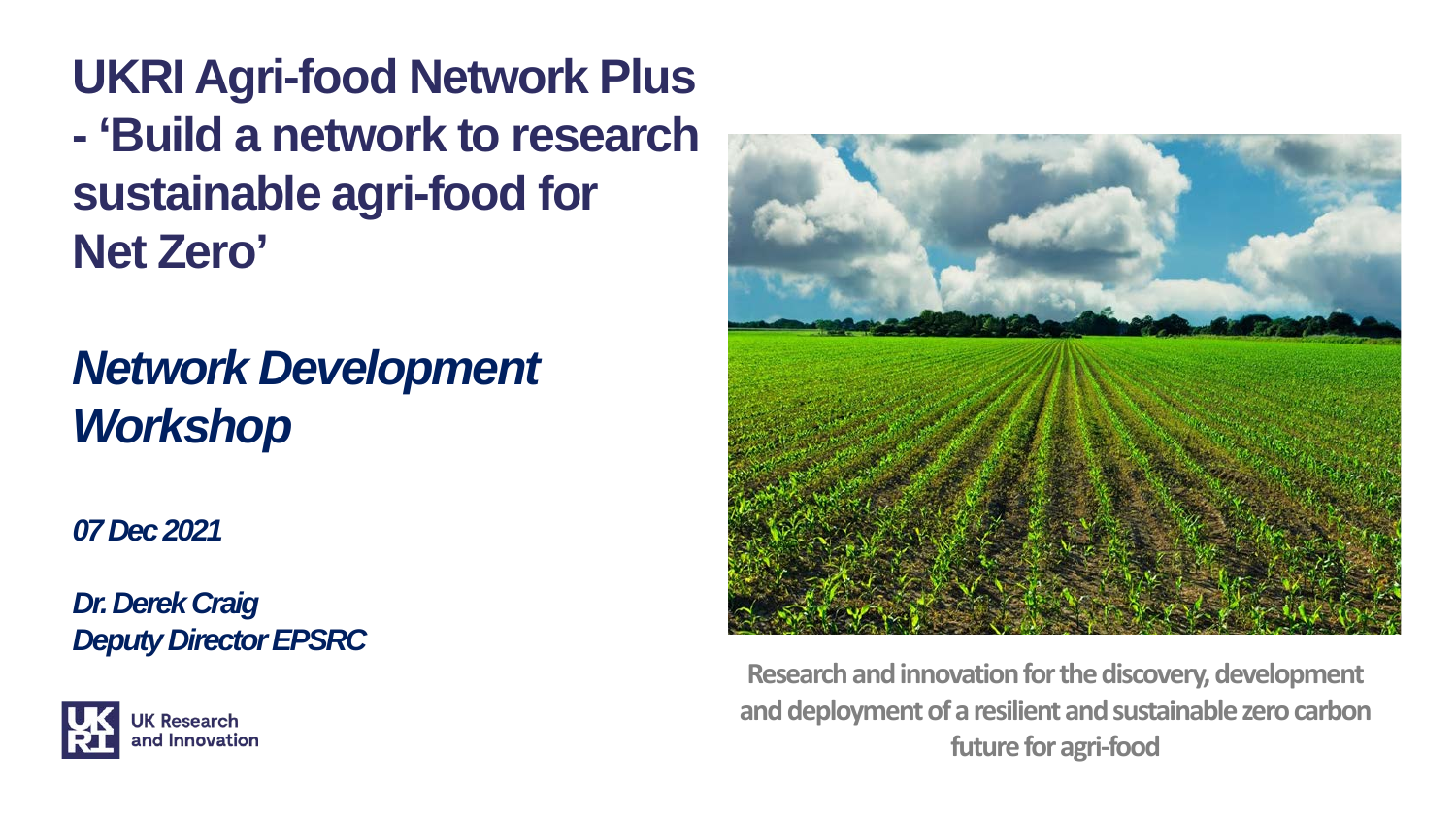#### **UK Net Zero 2050 target**

**Commitment**: bring all UK greenhouse gas emissions to Net Zero by 2050 (does not include imported emissions)

*What needs to happen?*

## *A whole-systems approach*Remove *Remove*

# *Reduce*

*Reduce demand for GHG-intensive products, processes and services*

*Improve efficiency to reduce demand through both technical solutions and behaviour change*



#### *The ability to capture, store and utilise GHGsfrom essential processes that cannot be decarbonised.*

*The Committee for Climate Change estimates that we need to capture 75-175 MtCO₂ by 2050.*

# *Replace*

*Replace GHG emitting products, processes and services with low and zero carbon solutions. This includes the need for extensive electrification and solutions for needs that cannot be met through electrification.* 



The Sixth Carbon Budge

## and Innovation

**Where do UK GHG emissions come from?**

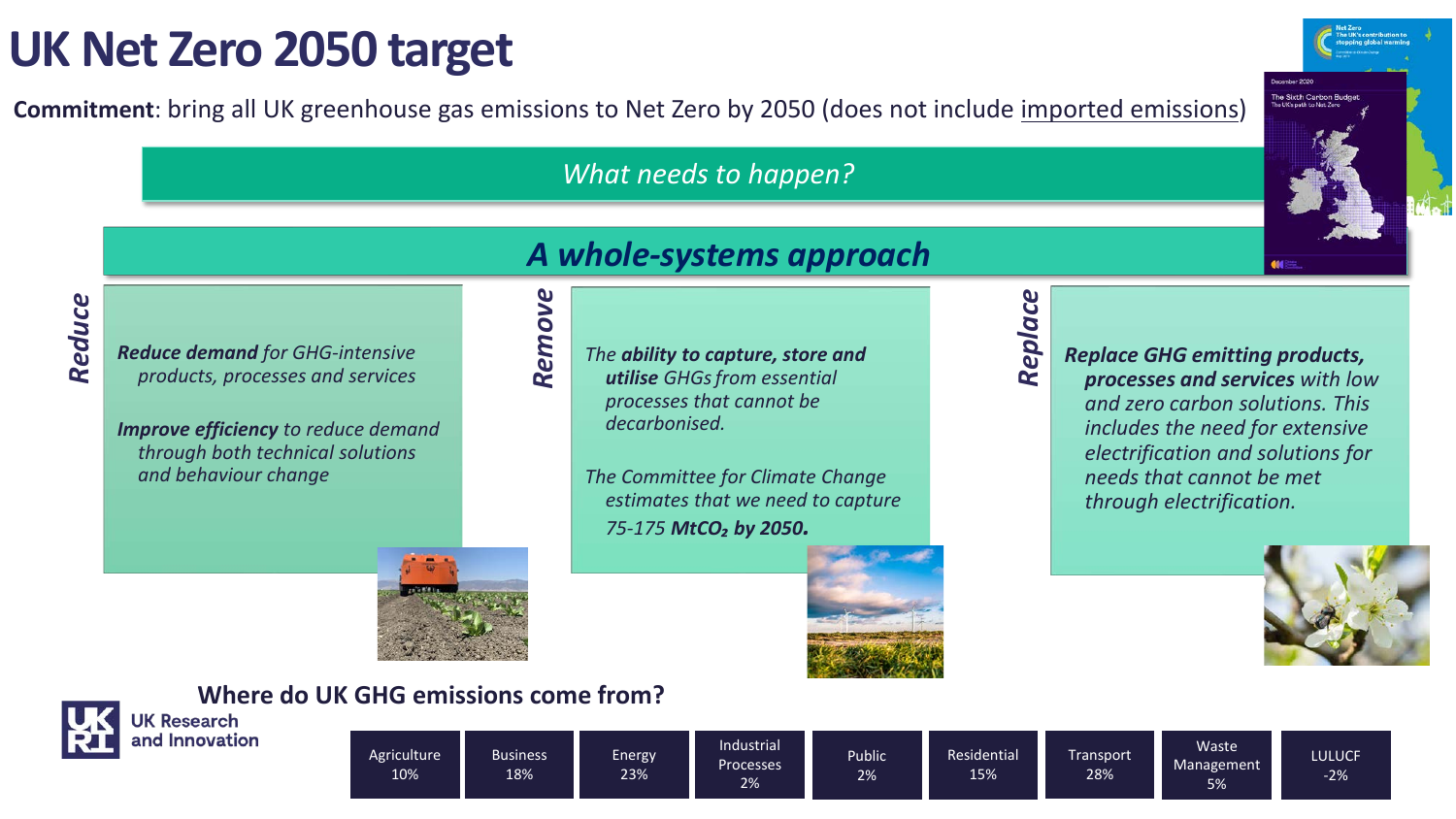## **UK Net Zero 2050 target – what is the role of research and innovation?**

#### *What is our role working closely with our partners?*

*Deploy*

Deploying at scale solutions that are ready immediately

*Address the research questions that arise during deployment* and understand the **policy, regulatory, financial, institutional decisions and incentives/disincentives** that will be most effective

Developing potential solutions that are not yet ready but which could significantly assist the transition of the agri-food system to net zero.

Create new **scientific insights, innovative technologies, and unlock deployment**



*Develop*

**Where do UK GHG emissions come from?**<br>JK Research





Discovering solutions to problems that we cannot yet solve.

The Sixth Carbon Budg

And deliver the **disruptive science**  that contributes to achieving global carbon neutrality in the long-term.





and Innovation

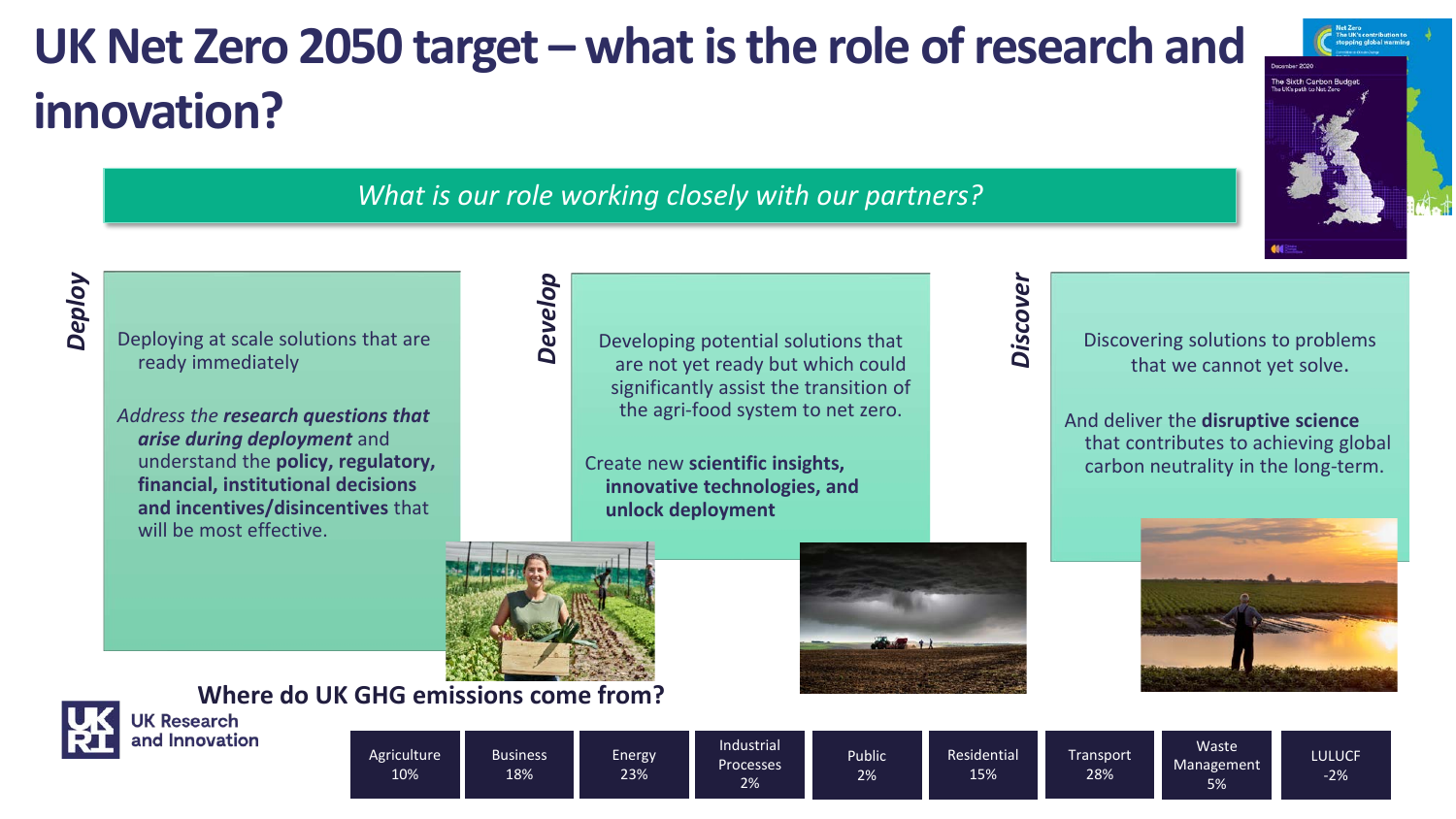#### **UK Net Zero 2050 – where are we? 2021 is a big year!**

- Committee for Climate Change 6<sup>th</sup> Carbon Budget
- PM's 10 Point Plan for Net Zero
- UK R&D Roadmap and consultation
- Integrated Review
- Innovation Strategy
- National Food Strategy
- UK strategies and plans currently under development or recently published in:
	- Biomass
	- Transport
	- Heat and buildings
	- Hydrogen
- **UK's Presidency of COP26**  opportunity to secure ambitious international commitments, partnerships, showcasing, influence



IN PARTNERSHIP WITH ITALY

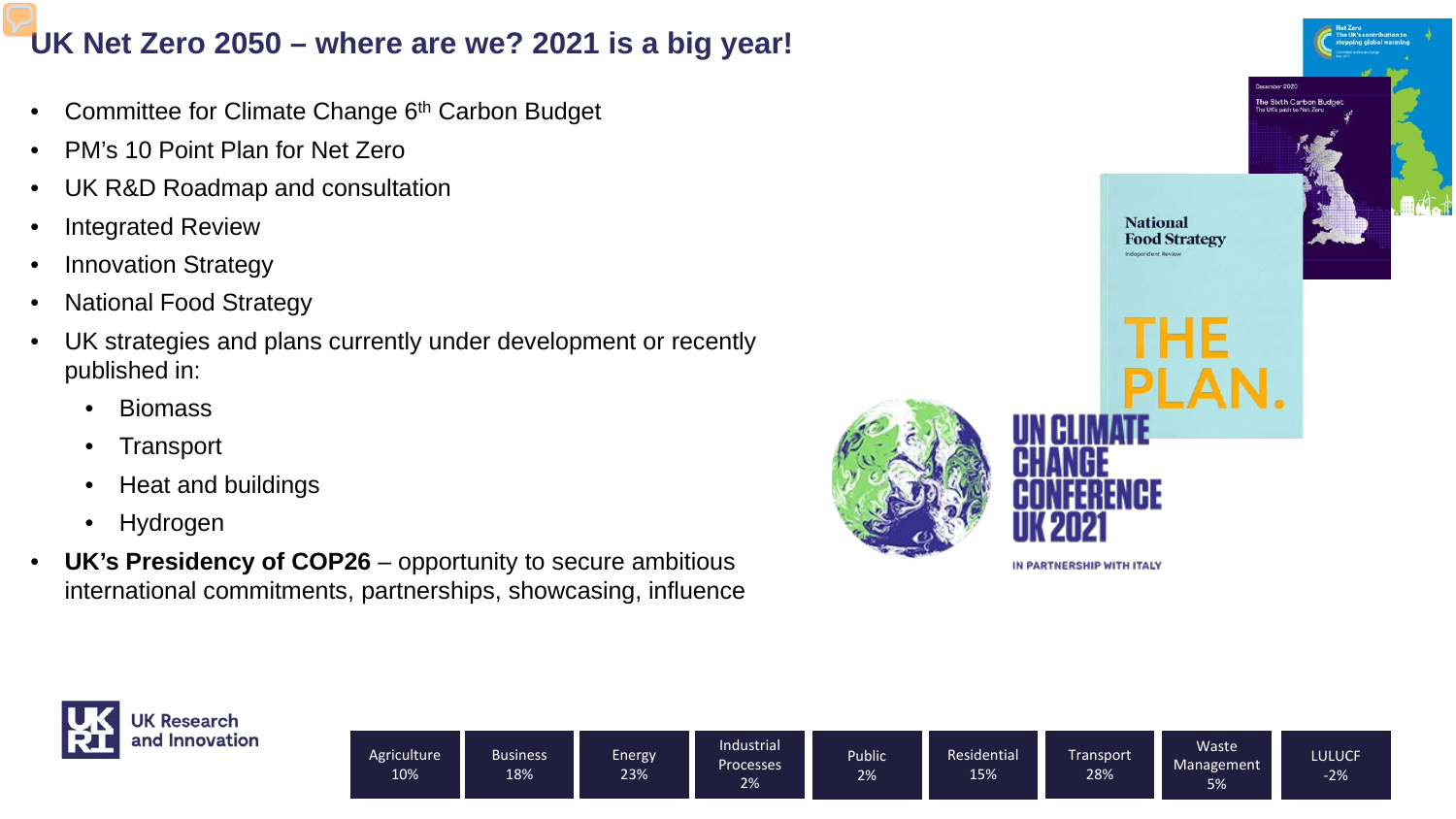## **A Network Plus to accelerate the transition of agri-food towards a sustainable net zero future**



sustainable primary production



sustainable processing manufacturing and consumption



agri-food systems and bioeconomy



**JK Research** and Innovation

# The challenges are interdisciplinary **III.** 84 **MIX**

The approach needs to be whole system



**Biotechnology and Biological Sciences Research Council** 







**Engineering and Physical Sciences Research Council** 

**Natural Environment Research Council**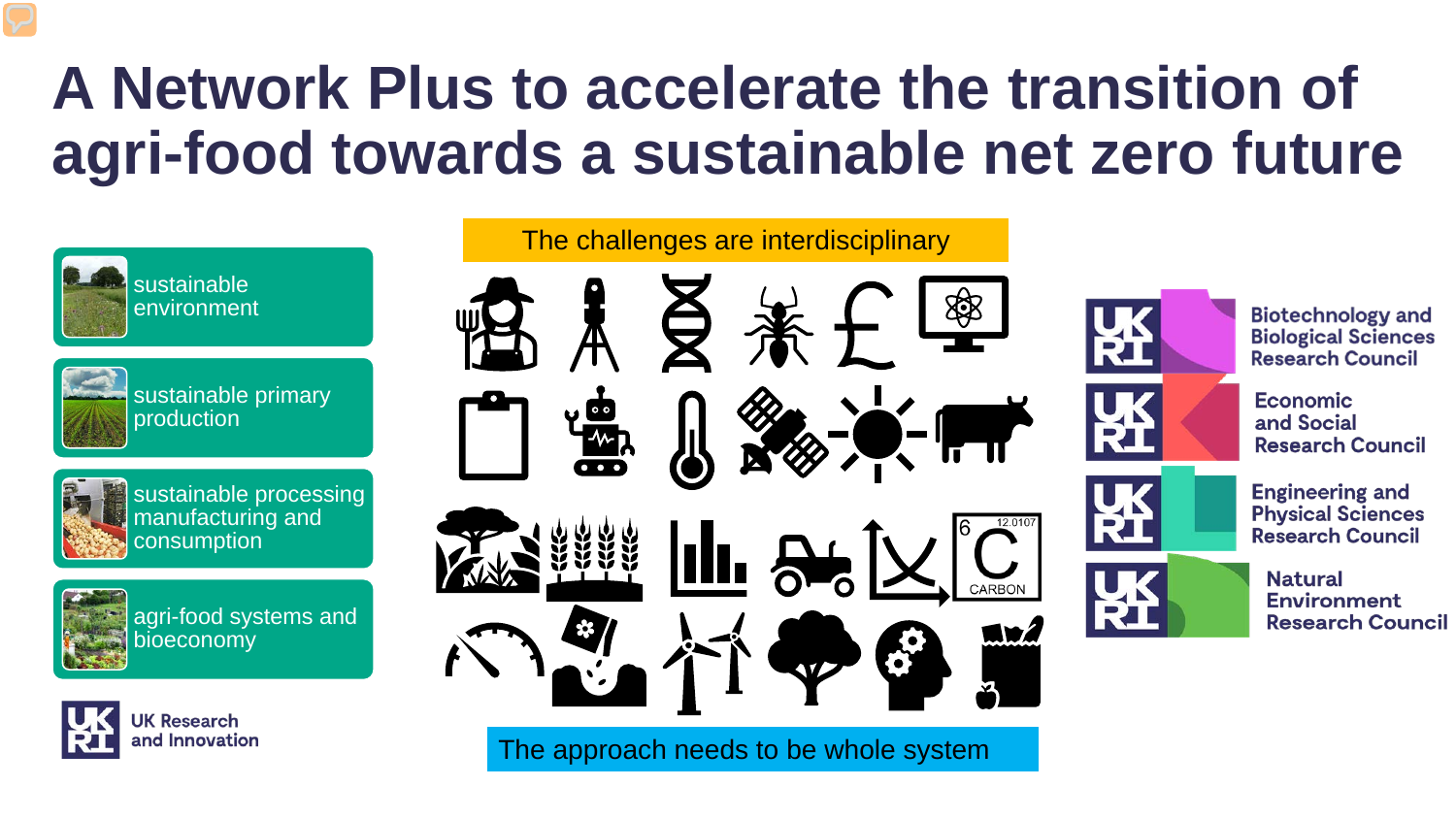## **This is a key UKRI investment to guide future sustainable agri-food for net zero research**



- Build a net zero agrifood community
- **Bring in new research**
- Integrate with existing landscape
- Ensure the transition is sustainable considering biodiversity and changing land use
- Support feasibility projects to guide future research
- Develop a roadmap for supporting the transition
- Use a whole system data informed approach

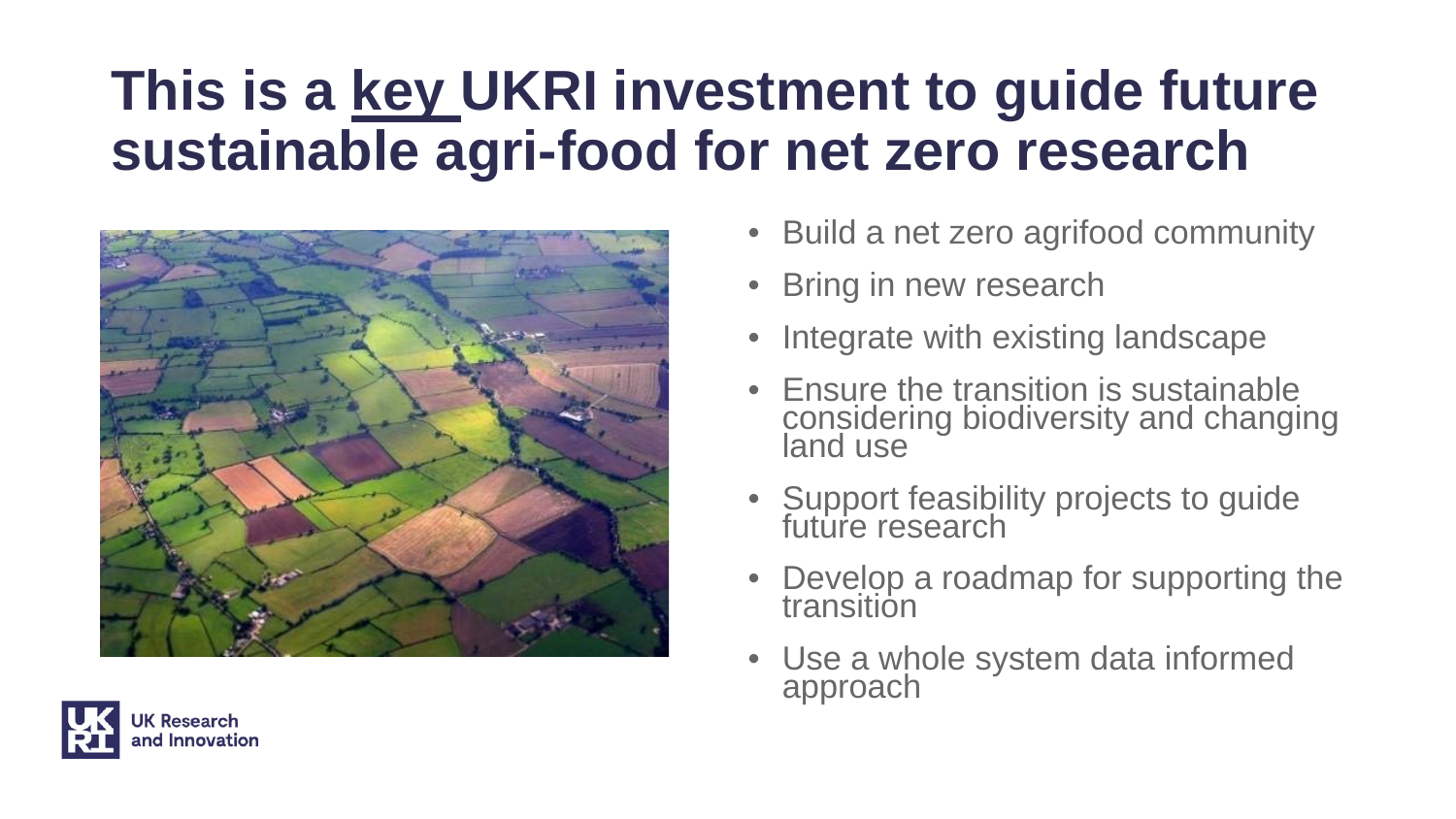# **Aim of the call**

| Establish a single Network Plus<br>(network plus research) on<br>sustainable agri-food for net<br>zero                     | Convene and catalyse an<br>interdisciplinary multi-<br>stakeholder community                                                                                                                                                   | Provide research and<br>innovation evidence in support<br>of strategies to sustainably<br>reduce or mitigate greenhouse<br>gas emissions from the agri-<br>food sector | Consider approaches to adapt<br>UK agri-food systems to ensure<br>sustainability and increased<br>resilience to climate change<br>and the resulting environmental<br>impacts |
|----------------------------------------------------------------------------------------------------------------------------|--------------------------------------------------------------------------------------------------------------------------------------------------------------------------------------------------------------------------------|------------------------------------------------------------------------------------------------------------------------------------------------------------------------|------------------------------------------------------------------------------------------------------------------------------------------------------------------------------|
| Support the radical<br>transformation of the agri-food<br>system required to enable the<br>UK to meet its net zero target. | Encourage a coordinated and<br>interdisciplinary research and<br>innovation approach that covers<br>the wider agri-food system and<br>agri-based ecosystem services,<br>as well as consumer and<br>producer behaviour changes. | Development of supporting<br>digital technologies and<br>coordinated, reliable datasets                                                                                | Alignment of stakeholders<br>expertise and priorities across<br>the UK agri-food landscape.                                                                                  |

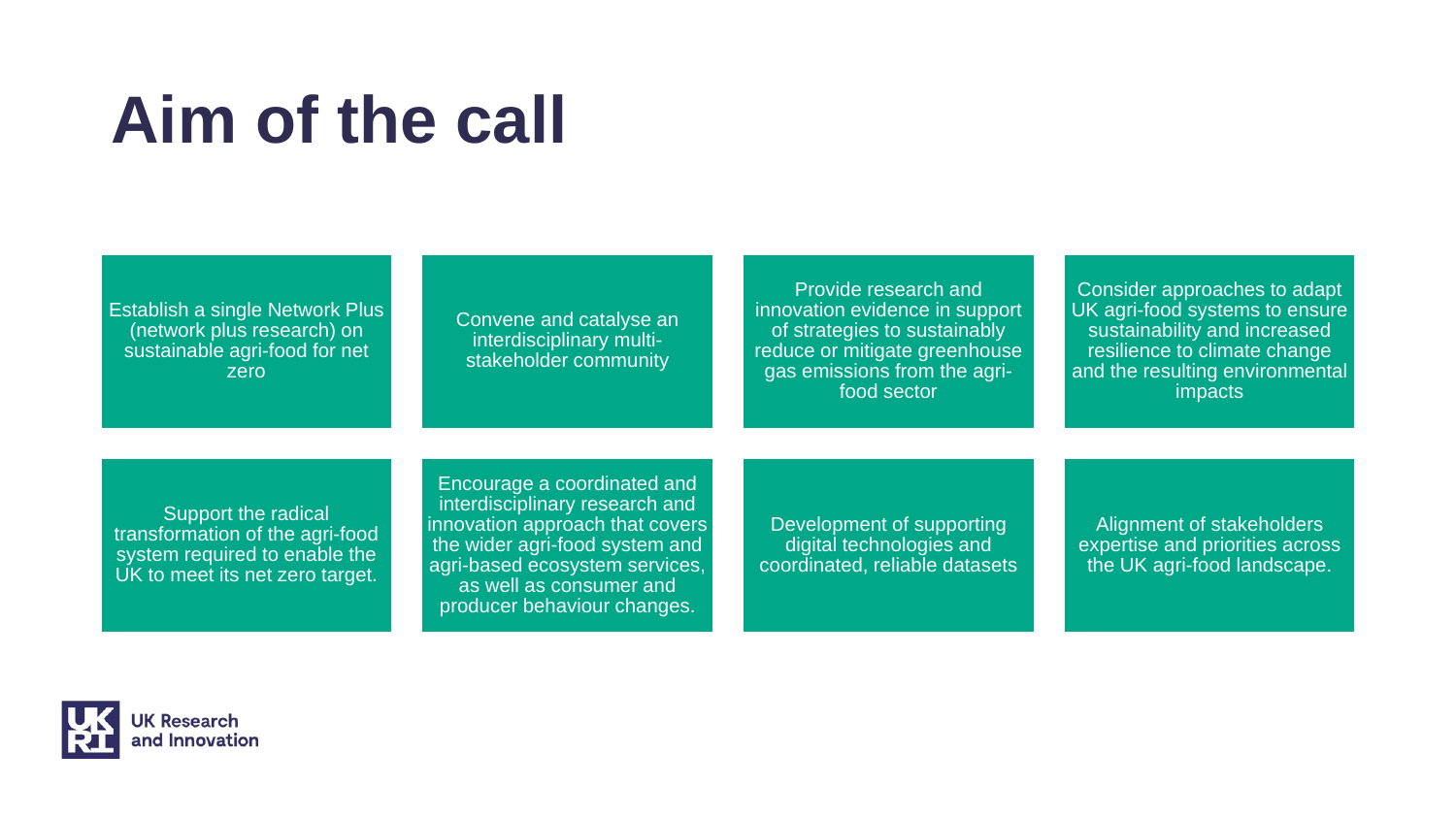# **UKRI Priorities in Agri-Food**

#### sustainable environment:

- •climate change and planning for resilience
- •biodiversity and other environmental co-benefits •soil health and function •land management and use from field to landscape scale

#### sustainable primary production:

- •livestock and management of emissions
- •plant and animal breeding and genetics for adaptation and resilience
- •novel agricultural systems and technologies, for example alternative protein production, controlled environment, precision farming and use of robotics and autonomous systems
- •reducing fertiliser, manure, slurry and organic matter related emissions

sustainable processing manufacturing and consumption, for example:

- •decarbonising food and drink manufacture (for example refrigeration)
- •consumer behaviour and dietary preferences
- •Food safety and nutrition
- •producer response to changing consumer preferences
- •understanding cultures, traditions and social movements around food and farming that can be barriers to adoption and influence social acceptability

#### agri-food systems and bioeconomy, for example:

- •decarbonising farms (including machinery and vehicles), on farm energy generation, bioenergy crops
- •net zero agri-food business models and policy, facilitate adoption of new production practices
- •circular economy for agri-food system to better make use of waste streams
- •sensing, efficient, and effective measurements to better understand the production of GHG in the agri-food system
- •complex system modelling, data analysis, artificial intelligence, digital twin development to inform the necessary changes in agrifood.

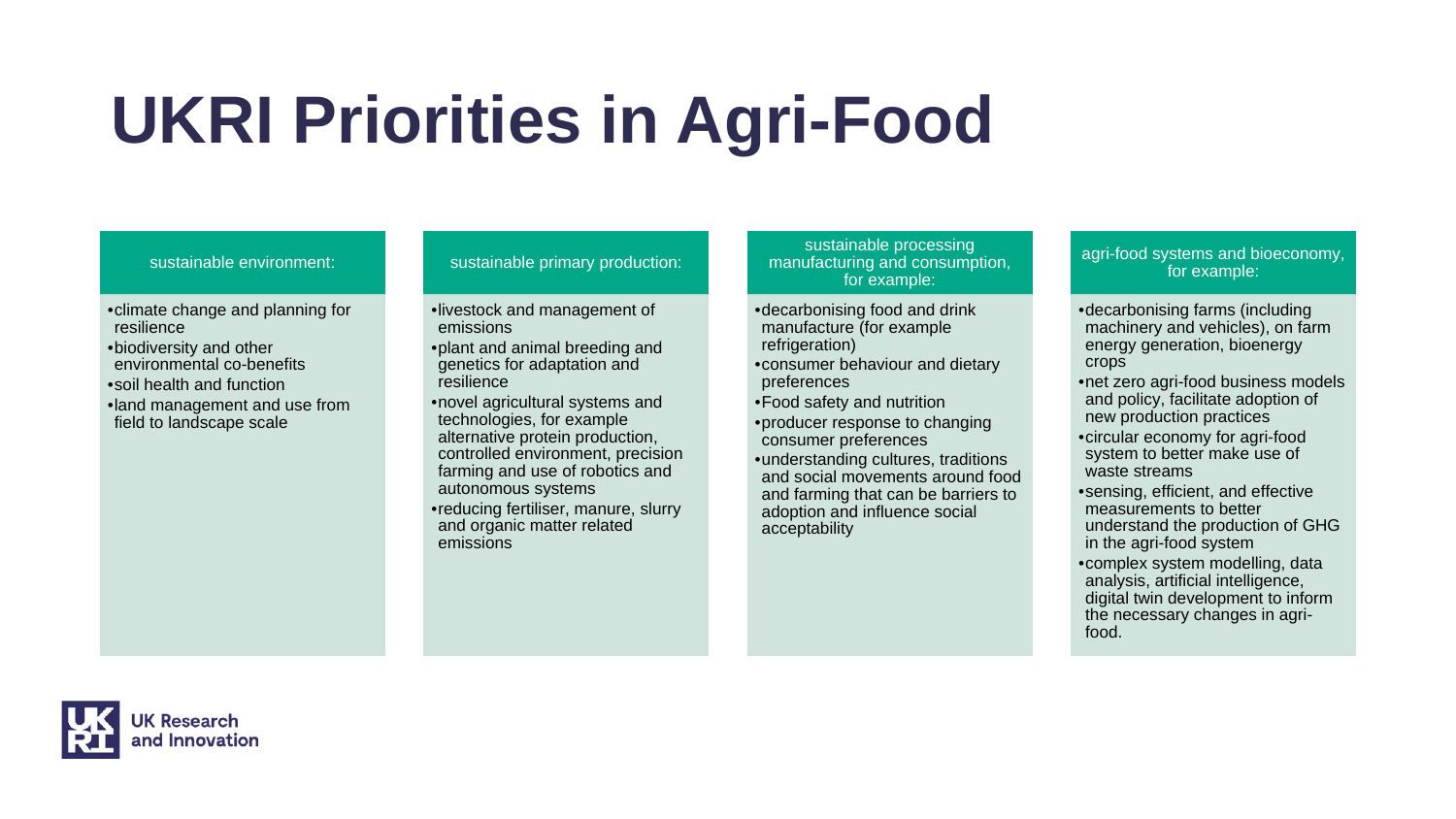# **Aims of the day**

- $\blacksquare$  To hear perspectives from a variety of key stakeholders relating to:
	- the challenges faced in transitioning to net zero across the agri-food system
	- **Tips an advice on key aspects of the** network design
- **Jointly begin to address key issues** for an application
- **To pitch your vision for the network** and begin to build interdisciplinary connections



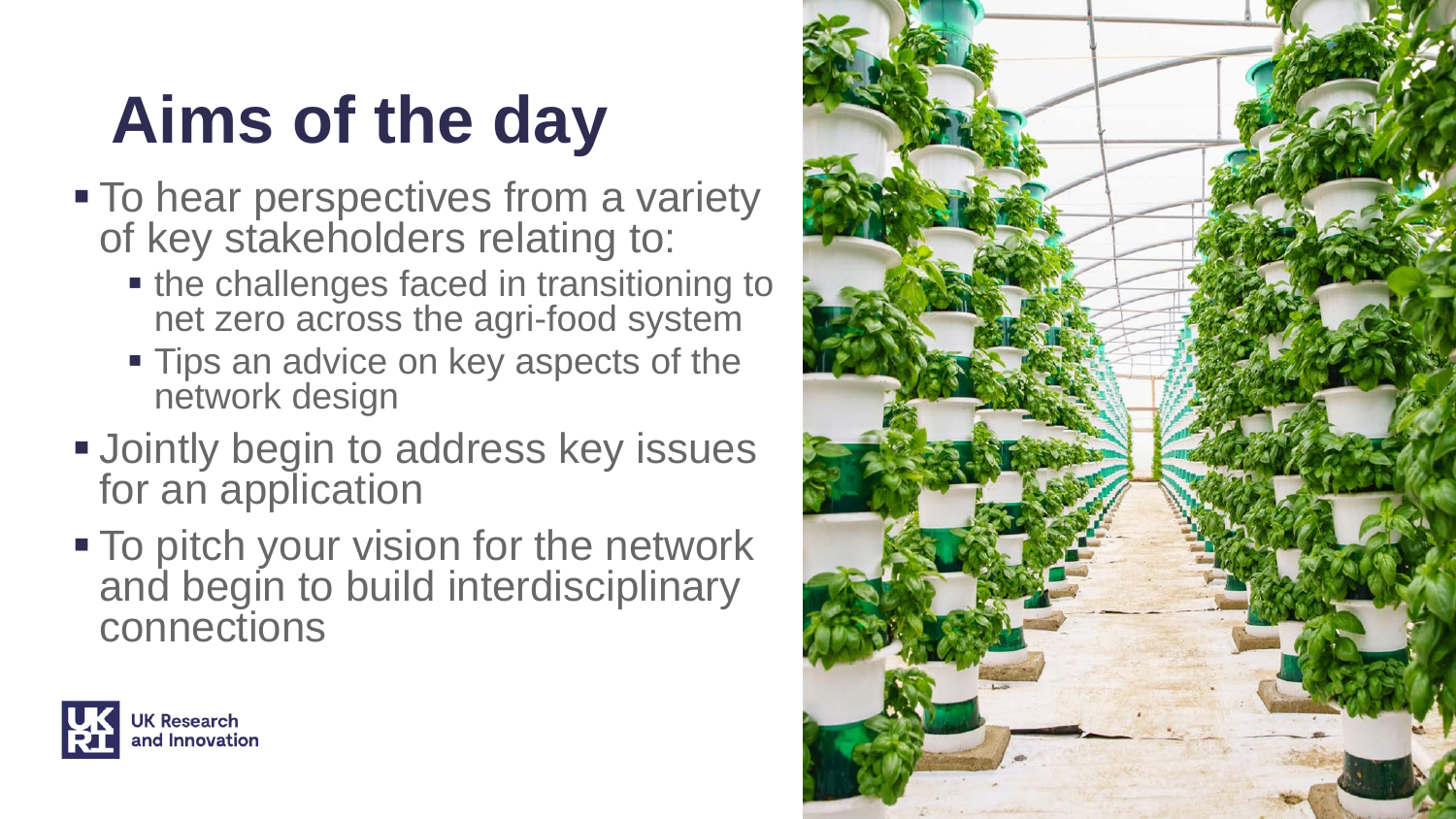### **Network+ research priorities - how might we refine and focus to make the greatest difference?**

- **Pilot Research: prioritizing for** impact whilst ensuring a systems level perspective
	- Co-design
- Generating a road map for future Research and innovation investment in agrifood
	- Policy engagement
	- **Sharing of findings**



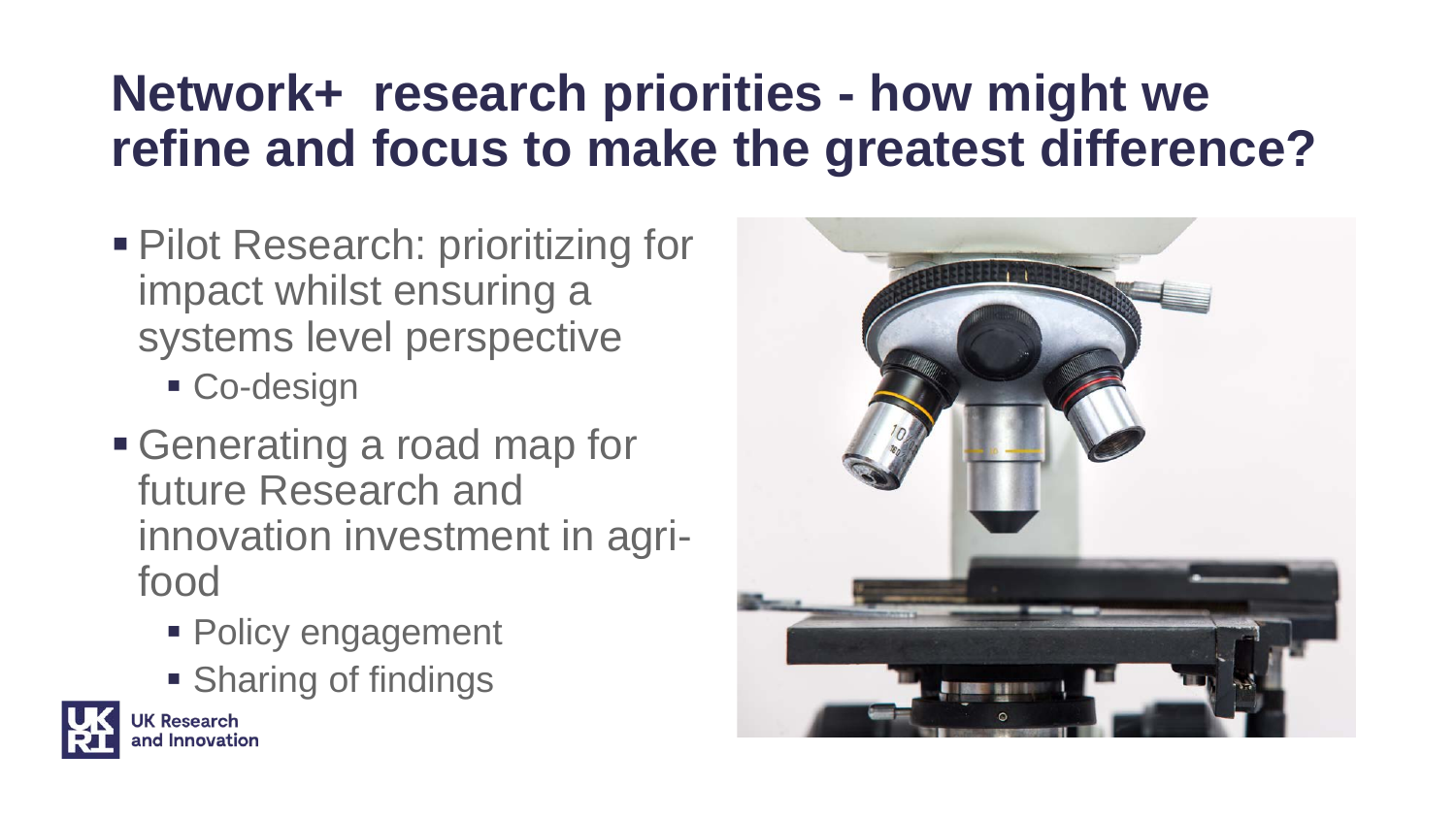# **The Opportunity**



- **Build a network to research sustainable agri-food for Net Zero**
- £4M investment to fund a single Network Plus (network and research) from BBSRC, EPSRC, ESRC and NERC
- 36 months
- Each institution may lead on only one application
- Individuals may only be on one full proposal application in total as either a principal investigator or a co-investigator.